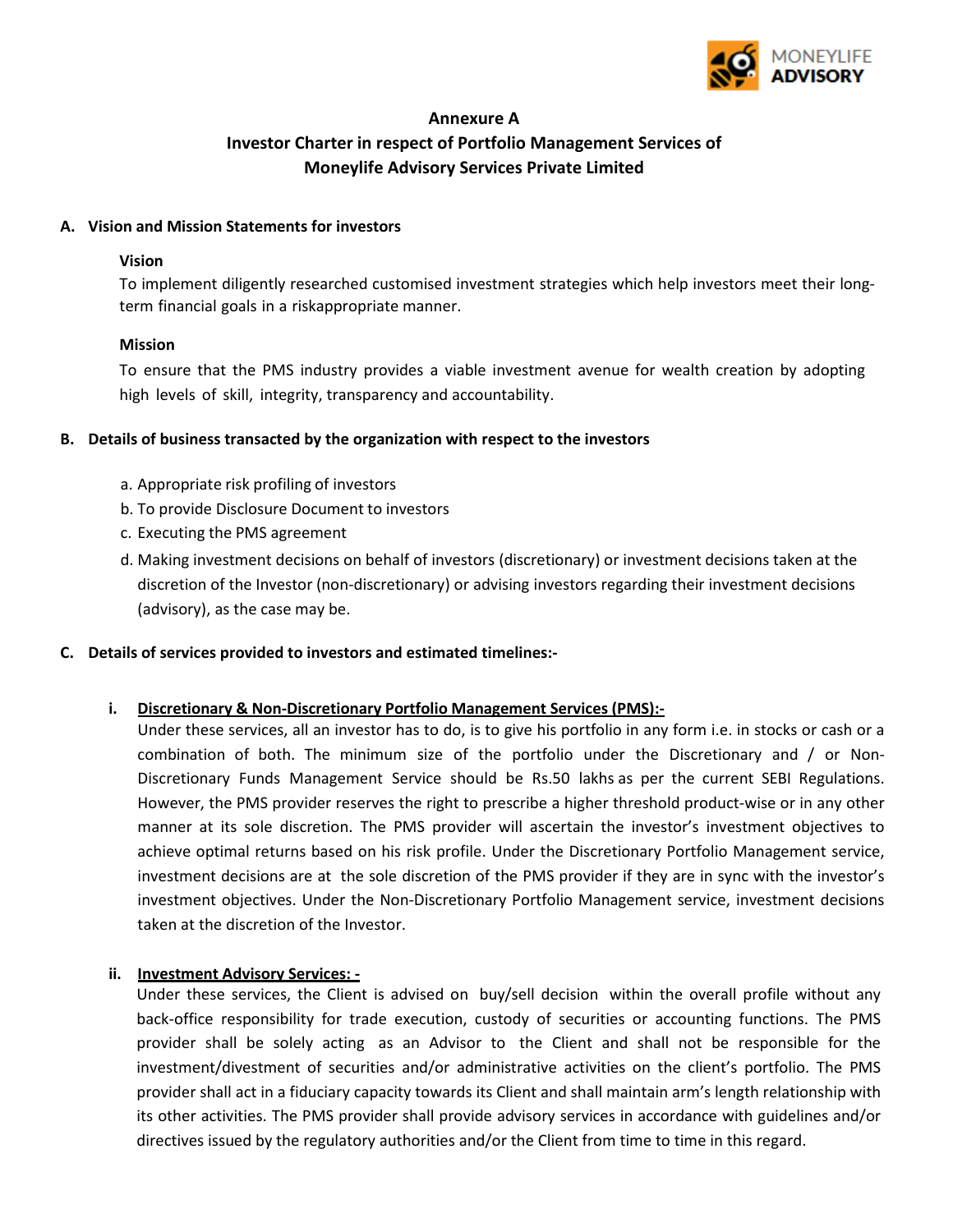

#### **iii. Client On-boarding**

- a. Ensuring compliance with KYC and AML guidelines.
- b. franking & signing the Power of Attorney to make investment decisions on behalf of the investor.
- c. opening demat account and funding of the same from the investor's verified bank account and/or transfer of securities from verified demat account of the investor and
- d. Mapping the said demat account with Custodian.

#### **iv. Ongoing activities**

- a. To provide periodic statements to investors as provided under the PMS Regulations 2020 and other SEBI notifications and circulars ("PMS Regulations") and
- b. Providing each client an audited account statement on an annual basis which includes all the details as required under the PMS Regulations.

#### **v. Fees and Expenses**

Charging and disclosure of appropriate fees & expenses in accordance with the PMS Regulations.

#### **vi. Closure and Termination**

Upon termination of PMS Agreement by either party, the securities and the funds lying in the account of the investor shall betransferred to the verified bank account / demat account of the investor.

#### **vii. Grievance Redressal**

Addressing in a time bound manner investor's queries, service requests and grievances, if any, on an ongoing basis.

#### **Timelines of the services provided to investors are as follows:**

| Sr.<br>No. | Service / Activity                                                                                                    | Timeline                                                                                                                                                                                                                    |
|------------|-----------------------------------------------------------------------------------------------------------------------|-----------------------------------------------------------------------------------------------------------------------------------------------------------------------------------------------------------------------------|
|            | Opening of PMS account (including<br>demat account) for residents.                                                    | 7 days from receipt of all requisite documents from the client, subject<br>to review of the documents for accuracy and completeness by portfolio<br>manager and allied third partyservice providers as may be applicable.   |
| 2          | Opening of PMS account<br>(including demat account) for non-<br>individual clients.                                   | 14 days from receipt of all requisite documents from the client, subject<br>to review of the documents for accuracy and completeness by portfolio<br>manager and allied third party service providers as may be applicable. |
| 3          | Opening of PMS account (including<br>demat account, bank account and<br>trading account) for non-resident<br>clients. | 14 days from receipt of all requisite documents from the client, subject to<br>review of the documents for accuracy and completeness by portfolio<br>manager and allied third party service providers as may be applicable. |
|            | Registration of nominee in PMS<br>account and demat account.                                                          | Registration of nominee should happen along with account opening,<br>therefore turn around time should be same as account opening turn<br>around time.                                                                      |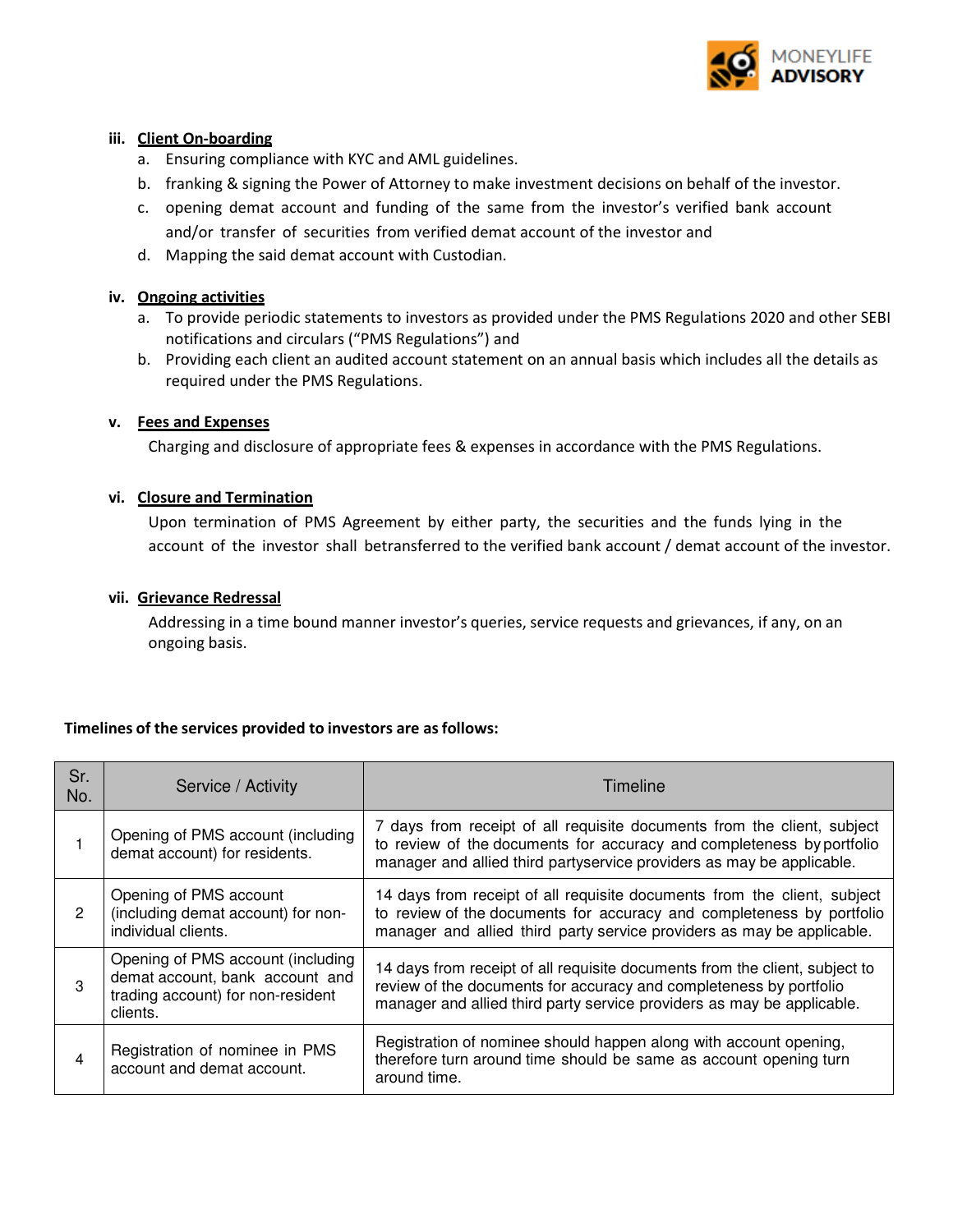

| 5                | Modification of nominee in PMS<br>accountand demat account.                                                                  | 10 days from receipt of requisite nominee modification form, subject<br>to review of the documents for accuracy and completeness by portfolio<br>manager and allied third partyservice providers as may be applicable. |
|------------------|------------------------------------------------------------------------------------------------------------------------------|------------------------------------------------------------------------------------------------------------------------------------------------------------------------------------------------------------------------|
| 6                | Uploading of PMS account in KRA<br>and CKYC database.                                                                        | 10 days fromdate of account opening (Portfolio Manager may rely on<br>the custodian for updating the same).                                                                                                            |
| $\overline{7}$   | Whether portfolio manager is<br>registered with SEBI, then SEBI<br>registration number.                                      | At the time of client signing the agreement; this information should be a<br>part of the account opening form and disclosure document.                                                                                 |
| 8                | Disclosure about latest networth<br>of portfolio manager and total<br>AUM.                                                   | Disclosure of portfolio manager's total AUM - monthly to SEBI<br>Disclosure of latest networth should be done in the disclosure document<br>wheneverthere are any material changes.                                    |
| $\boldsymbol{9}$ | Intimation of type of PMS account<br>discretionary.                                                                          | At the time of client signing the agreement; this information should be a<br>part of the account opening form.                                                                                                         |
| 10               | Intimation of type of PMS account<br>- non discretionary.                                                                    | At the time of client signing the agreement; this information should be a<br>part of the account opening form.                                                                                                         |
| 11               | Intimation to client what<br>discretionary account entails and<br>powers that can be exercised by<br>portfolio manager.      | At the time of client signing the agreement; this information should be a<br>part of the account opening form.                                                                                                         |
| 12               | Intimation to client what non-<br>discretionary account entails and<br>powers that can be exercised by<br>portfolio manager. | At the time of client signing the agreement; this information should be a<br>part of the account opening form.                                                                                                         |
| 13               | Copy of executed PMS agreement<br>sent to client.                                                                            | Within 3 days of client request.                                                                                                                                                                                       |
| 14               | Frequency of disclosures of<br>available eligible funds.                                                                     | All details regarding client portfolios should be shared quarterly (point 26).                                                                                                                                         |
| 15               | Issuance of funds and securities<br>balance statements held by client.                                                       | This data should be shared on a quarterly basis or upon client request.                                                                                                                                                |
| 16               | Intimation of name and demat<br>account number of custodian for<br>PMS account.                                              | Within 3 days of PMS and demat account opening.                                                                                                                                                                        |
| 17               | Conditions of termination of<br>contract.                                                                                    | At the time of client signing the agreement; this information should be a<br>part of the account opening form.                                                                                                         |
| 18               | Intimation regarding PMS fees<br>andmodes of payment or frequency<br>of deduction.                                           | At the time of client signing the agreement; this information should be a<br>part of the account opening form.                                                                                                         |
| 19               | POA taken copy providing to<br>client.                                                                                       | Within 3 days of client request.                                                                                                                                                                                       |
| 20               | Intimation to client about what all<br>Transactions can portfolio manager<br>do using PoA.                                   | At the time of client signing the agreement; this information should be a<br>part of theaccount opening form.                                                                                                          |
| 21               | Frequency of providing audited<br>reports to clients                                                                         | Annual.                                                                                                                                                                                                                |
| 22               | Explanation of risks involved in<br>investment.                                                                              | At the time of client signing the agreement; this information should be a<br>part of theaccount opening form.                                                                                                          |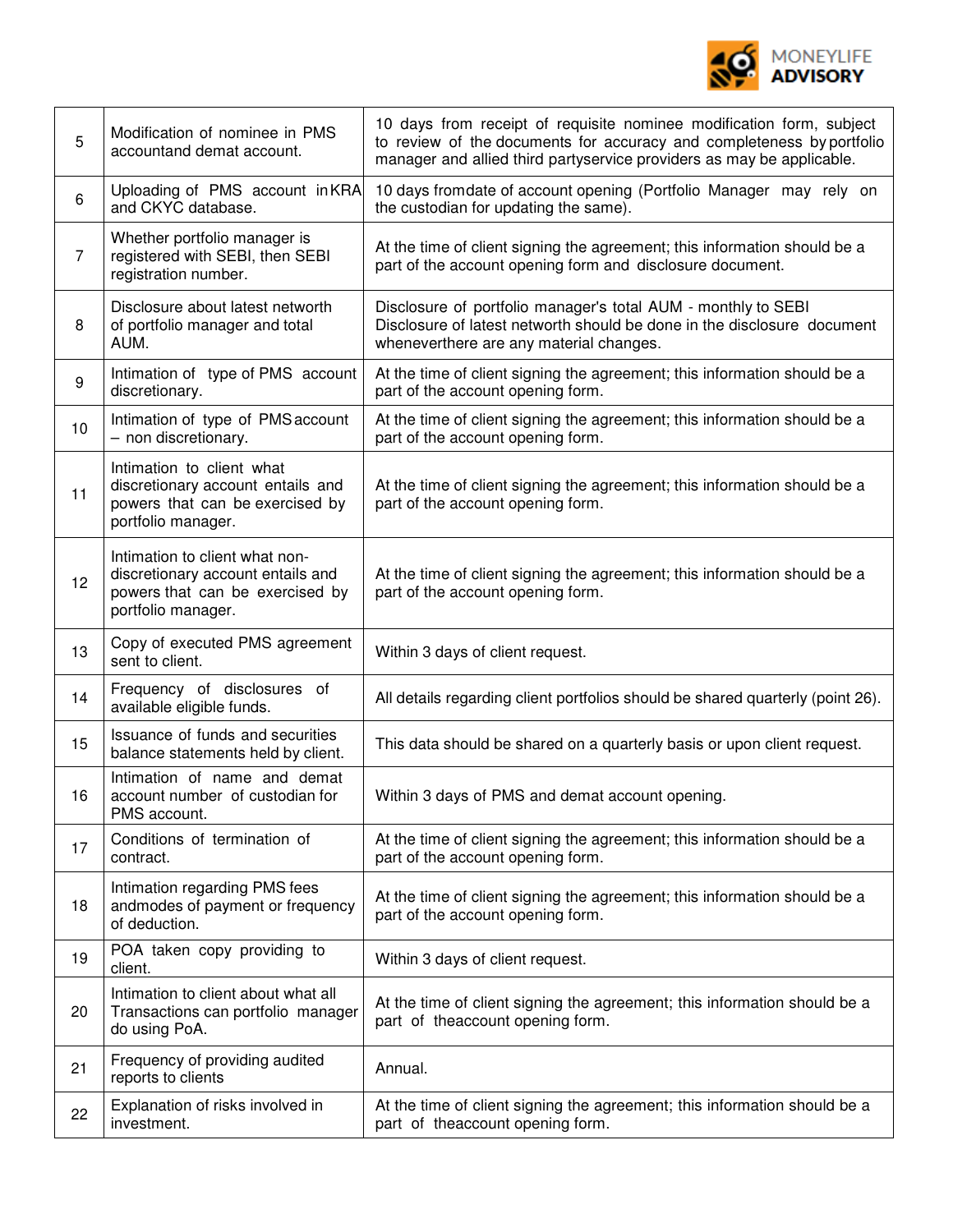

| 23 | Intimation of tenure of portfolio<br>investments.                                             | Indicative tenure should be disclosed at the time of client signing the<br>agreement; this information should be a part of the account opening form.                                                         |
|----|-----------------------------------------------------------------------------------------------|--------------------------------------------------------------------------------------------------------------------------------------------------------------------------------------------------------------|
| 24 | Intimation clearly providing<br>restrictions imposed by the investor<br>on portfolio manager. | Negative list of securities should be taken from the client at the time of<br>client signing the agreement; this information should be a part of the<br>account opening form.                                |
| 25 | Intimation regarding settling of client<br>funds and securities.                              | Settlement of funds and securities is done by the Custodian. The details of<br>clients" funds and securities should be sent to the clients in the prescribed<br>format not later than on a quarterly basis.  |
| 26 | Frequency of intimation of<br>transactions undertaken in portfolio<br>account.                | Not later than on a quarterly basis or upon clients' request.                                                                                                                                                |
| 27 | Intimation regarding conflict of<br>interest in any transaction.                              | The portfolio manager should provide details of related party transactions<br>and conflict of interest in the Disclosure Document which should be<br>available on website of portfolio manager at all times. |
| 28 | Timeline for providing disclosure<br>document to investor.                                    | The latest disclosure document should be provided to investors prior to<br>account opening and the latest disclosure documents should be available<br>on website of portfolio manager at all times.          |
| 29 | Intimation to investor about details<br>of bank accounts where client funds<br>are kept.      | Within 3 days of PMS and demat account opening                                                                                                                                                               |
| 30 | Redressal of investor grievances.                                                             | The portfolio manager will endeavor to address all complaints regarding<br>service deficiencies or causes for grievance, for whatever reason, in a<br>reasonable, amicable manner and within 30 days" time.  |

**Notes:** The number of days in the above timelines indicate clear working days

#### **D. Details of grievance redressal mechanism and how to access it**

- 1. It is mandatory for every PMS provider to register itself on SEBI SCORES (SEBI Complaint Redress System). SCORES is a centralised online complaint resolution system through which the complainant can take up his grievance against the PMS provider and subsequently view its status. (https://scores.gov.in/scores/ Welcome.html )
- 2. The details such as the name, address and telephone number of the investor relations officer of the PMS provider who attendsto the investor queries and complaint should be provided in the PMS Disclosure document.
- 3. The grievance redressal and dispute mechanism should be mentioned in the Disclosure Document.
- 4. Investors can approach SEBI for redressal of their complaints. On receipt of complaints, SEBI takes up the matter with the concerned PMS provider and follows up with them.
- 5. Investors may send their complaints to: Office of Investor Assistance and Education, Securities and Exchange Board of India, SEBI Bhavan. Plot No. C4- A, "G" Block, Bandra-Kurla Complex, Bandra (E), Mumbai - 400 051.